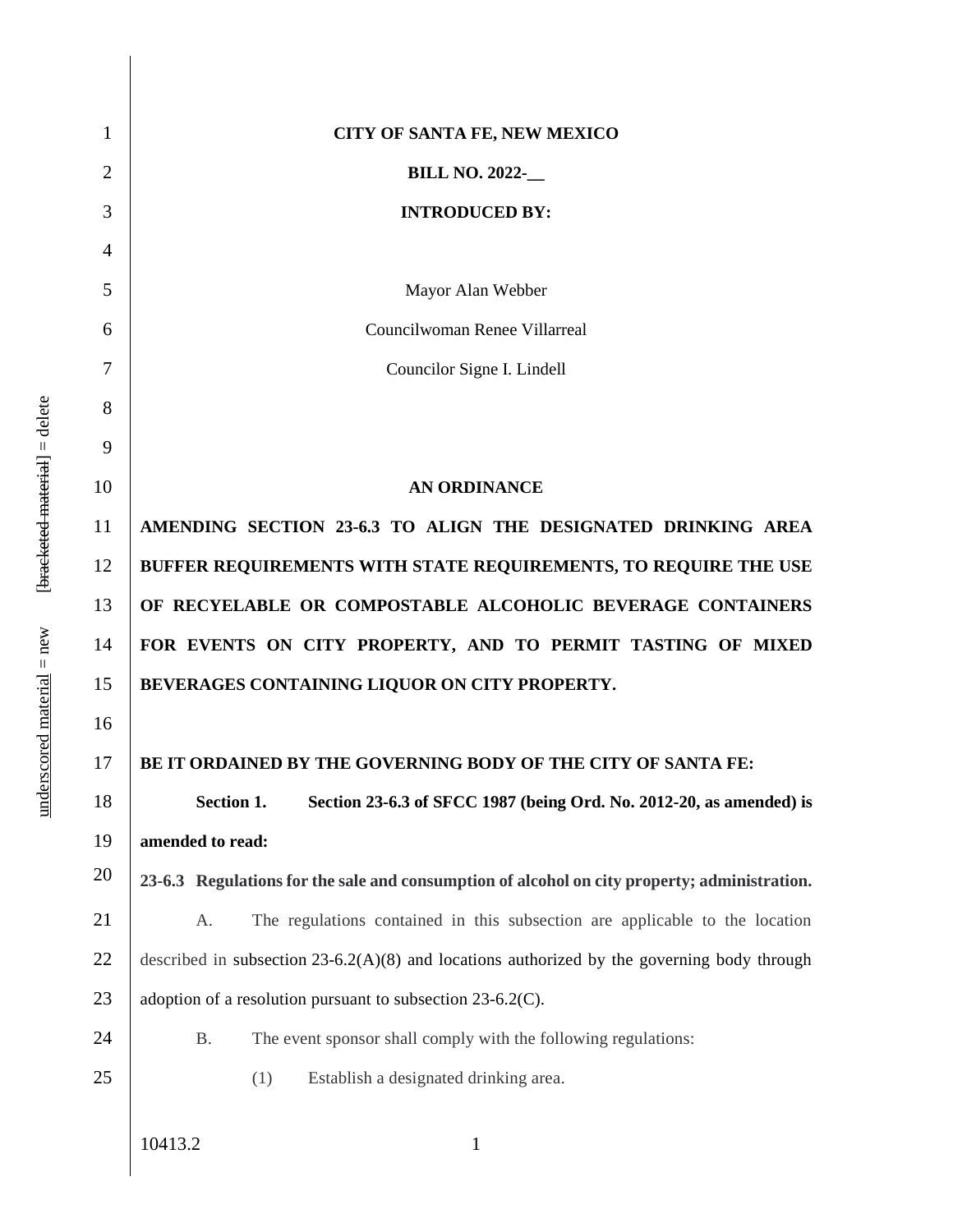1 (a) Except for Fort Marcy ballpark pursuant to subsection 23- 2 6.2(A)(8), the drinking area shall have a buffer to prevent circulation of alcohol 3 outside the area. The buffer [may be either a double barrier of] must be at least 4 four feet (4') high[ and five feet (5') wide or a single barrier of at least six feet 5 (6') high that does not allow for the transfer of alcoholic beverages]. 6 (b) The sponsor shall submit a diagram of the designated drinking 7 area, illustrating its dimensions, the entrances/exits, and the mandatory buffer to 8 the city manager or the manager's designee, at least thirty (30) days before the 9 event. Further requirements may be determined in consultation with the city 10 manager, including the locations for the placement of the advertising described 11 in paragraph (6), below. 12 (c) Except for Fort Marcy ballpark pursuant to subsection 23-  $13$  6.2(A)(8), the seating capacity in the designated drinking area shall be comprised 14 of no more than twenty-five percent (25%) of the seating capacity of the event. 15 The seating capacity of the designated drinking area shall be posted in the 16 designated drinking area. 17 (2) Alcohol regulations. 18 (a) Persons shall not leave the designated drinking area with an 19 alcoholic beverage. 20 (b) Alcohol service shall cease at least thirty (30) minutes before the 21 end of the permitted event or at the end of the sixth inning for professional 22 baseball games. 23 (3) Alcohol provider. Alcohol providers shall comply with all rules 24 regarding alcohol service established by the director of the alcoholic beverage control 25 division of the New Mexico regulation and licensing department, shall be educated on

10413.2 2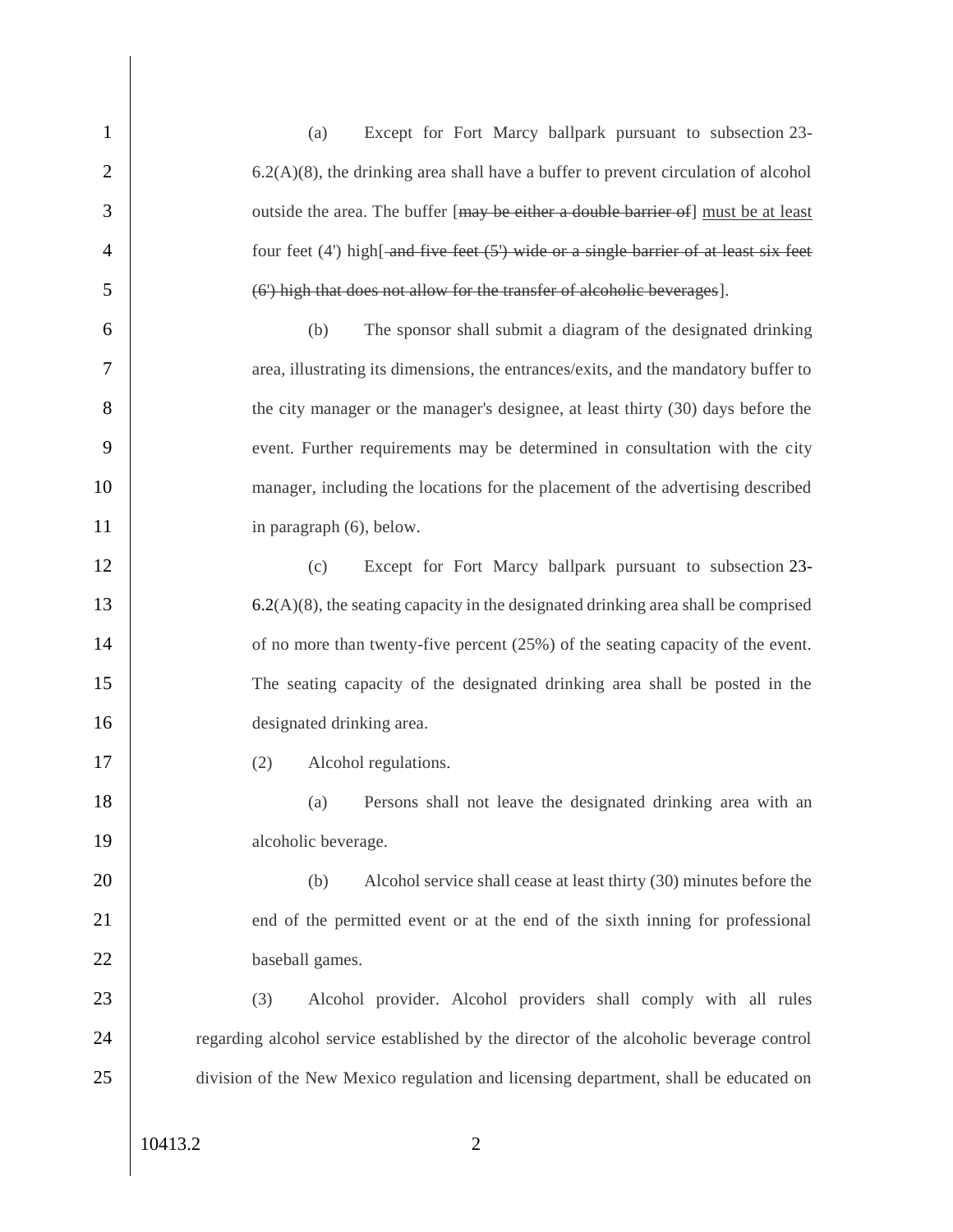10413.2 3 1 the subjects specified in Section 60-6E-5(B) NMSA 1978, and abide by the following, 2 additional requirements: 3 (a) Obtain the required permit(s), which shall be approved by the 4 State of New Mexico and the city of Santa Fe. 5 (b) At the main entrance of the designated drinking area, verify the 6 age of each person and affix a nontransferable wristband to indicate the number 7 of alcoholic beverages purchased. 8 (c) At the point of sale, confirm the age of each person purchasing 9 alcoholic beverages. 10 (d) Ensure that alcohol servers are at least twenty-one (21) years old 11 and are licensed by the state. 12 (e) Ensure that a manager, who has been identified prior to the 13 events by the event sponsor, is present at all times in the designated drinking 14 area. A photograph of the manager and his or her name shall be posted at the 15 point of sale of alcoholic beverages. At all times, the manager shall wear a 16 nametag that identifies him or her as the manager. 17 (f) Prohibit alcohol servers from drinking alcohol during the event. 18 (g) Place signs in the designated drinking area and outside the 19 designated drinking area that indicate the illegality of selling, serving, and 20 providing alcohol to minors and intoxicated persons. 21 (4) Alcohol limits. 22 (a) The only allowable alcoholic beverages at those events 23 authorized pursuant to subsection 23-6.2(C) are beer, wine, [and] cider, and 24 mixed beverages. Liquor is only permitted when included in a mixed beverage 25 and mixed beverages may only be served during tasting events, which are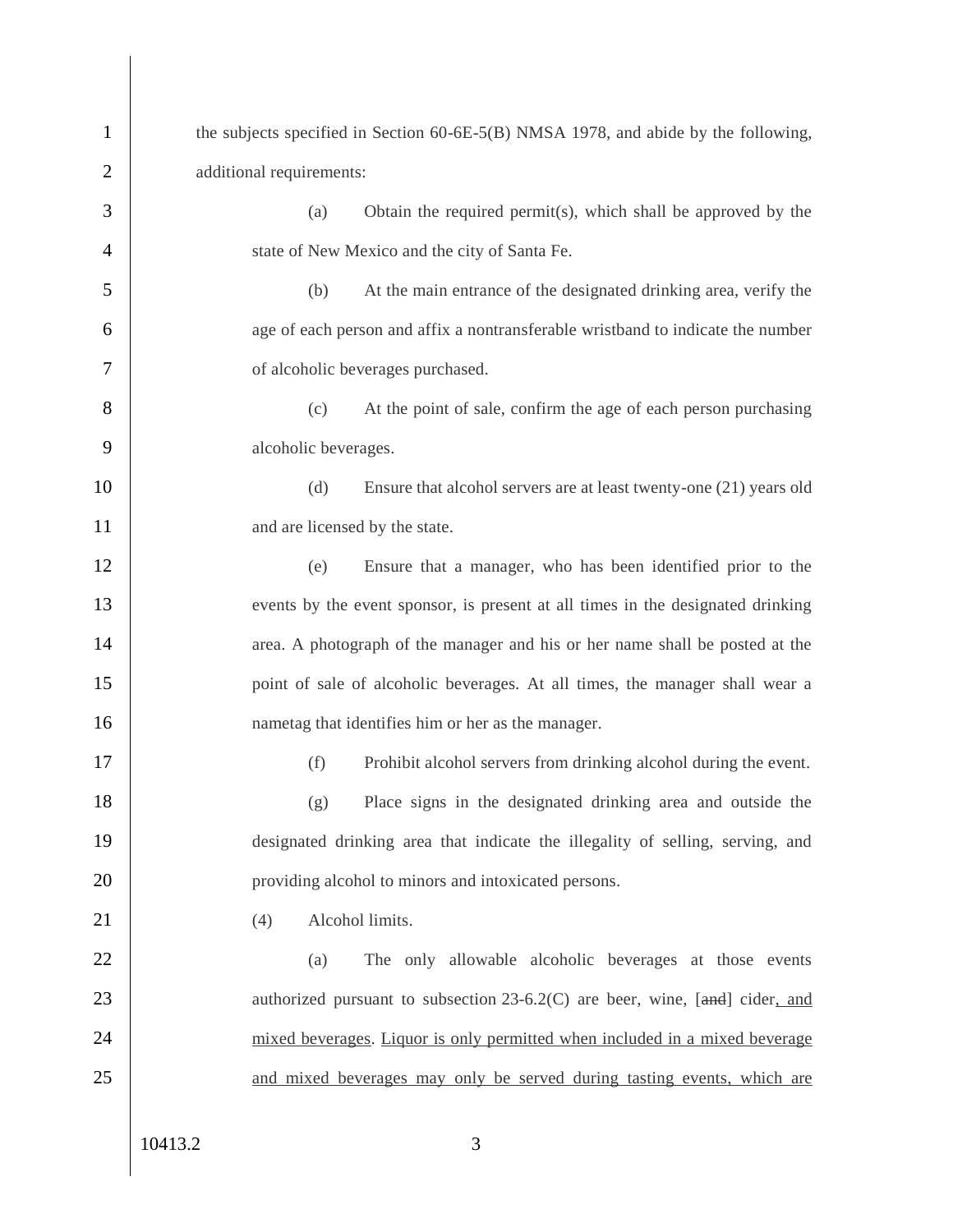| During the authorized event, a person may purchase three (3)<br>The sale and service of alcoholic beverages shall abide by the<br><b>Maximum Serving Size</b> |
|---------------------------------------------------------------------------------------------------------------------------------------------------------------|
|                                                                                                                                                               |
|                                                                                                                                                               |
|                                                                                                                                                               |
|                                                                                                                                                               |
|                                                                                                                                                               |
|                                                                                                                                                               |
|                                                                                                                                                               |
|                                                                                                                                                               |
|                                                                                                                                                               |
|                                                                                                                                                               |
|                                                                                                                                                               |
|                                                                                                                                                               |
|                                                                                                                                                               |
|                                                                                                                                                               |
| Alcoholic beverage [eups]containers shall be distinguishable                                                                                                  |
| from nonalcoholic beverage [eups]containers and shall be made of a recyclable                                                                                 |
|                                                                                                                                                               |
| In addition to alcoholic beverages, food and non-alcoholic                                                                                                    |
| beverage drinks shall be offered for free or for purchase. Water shall be provided                                                                            |
|                                                                                                                                                               |
|                                                                                                                                                               |
| Security officers shall be hired and paid for by the event                                                                                                    |
| sponsor(s) and a safety plan shall be provided to the city of Santa Fe police chief.                                                                          |
| For all events, at least one (1) security officer for every one hundred (100)                                                                                 |
|                                                                                                                                                               |
|                                                                                                                                                               |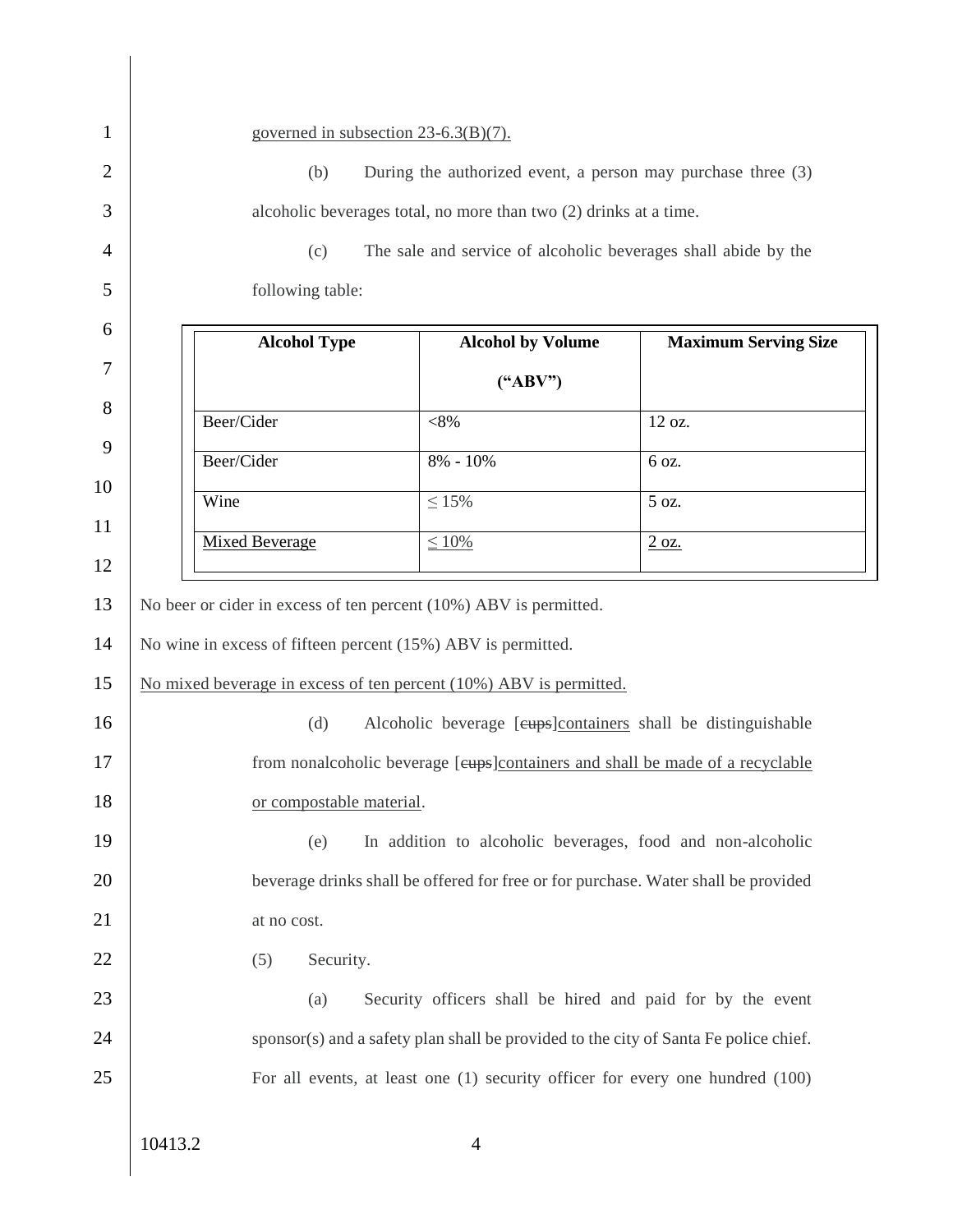attendees in the designated drinking area shall be present at all times the 2 designated drinking area is in operation, unless additional security officers are required by the city manager and/or the state of New Mexico alcoholic beverage control division. In addition to the security officers required for events in excess of one thousand (1,000) attendees in the designated drinking area, the Santa Fe police department shall be responsible for the enforcement of this subsection, with associated costs to be paid for by the event organizers.

 (b) Security guards shall possess a current license issued by the New Mexico Private Investigations Board as a level one security guard pursuant to the Private Investigations Act, Sections 61-27B-1 through 61-27B-36 NMSA 1978, 11 as may be amended thereafter from time to time. Security guards shall also possess a valid alcohol server permit issued by the New Mexico alcoholic 13 beverage control division.

14 (6) Advertising.

15 (a) Advertising of alcohol or tobacco at any city park is prohibited. 16 Those businesses selling and/or serving alcohol may advertise their product only 17 at the point of sale, within the designated drinking area.

18 (b) The event sponsor shall place information in conspicuous 19 locations in the designated drinking area and throughout the park that:

20 (i) Display phone numbers and names of organizations that 21 provide free rides for intoxicated persons; and

22 (ii) Provide information about the effects of alcohol abuse. 23 (7) Tasting events. [Wine  $\pm$ ] Tasting events, authorized pursuant to the 24 requirements of Section 23-6.2(C), shall abide by the requirements of subsections 23-25 6.3(B)(1)(a) and (b), (2), (3), (5), and (6) above, the ABV requirements contained in